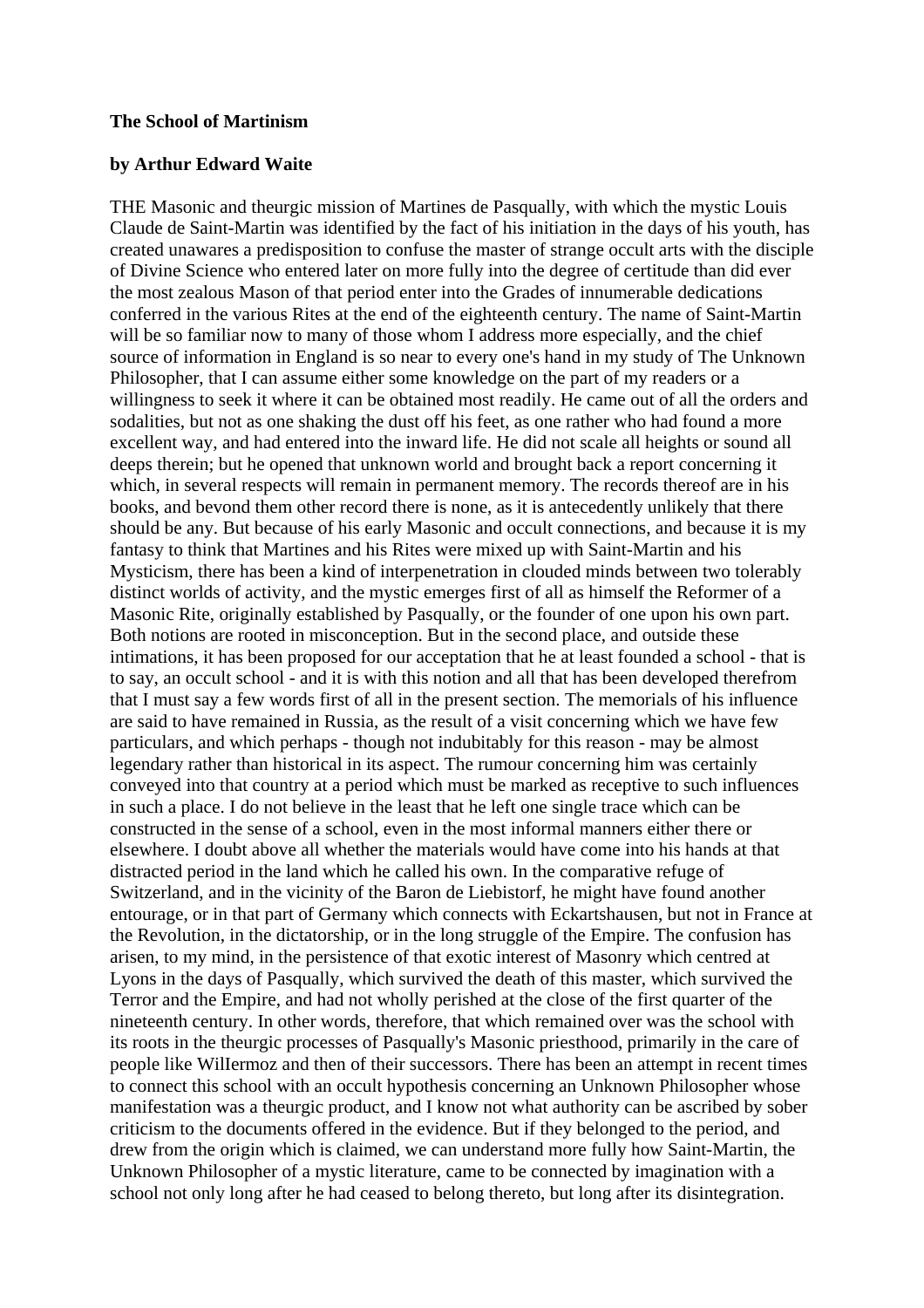For that which was perpetuated and brought over into the nineteenth century was not of the incorporated order, but rather the records or memorials of something that once had been. The fact remains that in respect of Saint-Martin that which persisted in connection with his name was and could only be a sporadic disposition towards the inward life during a clouded period in the outer world. Some of the memories were persistent, some of them must have been exceedingly sacred. I set aside now all that concerns the theurgic school of Lyons and Bordeaux. Jean Baptist Willermoz, though not the titular or in any sense the acting successor of Pasqually in the Masonic group, never quitted the path of things phenomenal which had been followed by his master, and he could have remembered Saint-Martin, his early and, for some period, his intimate associate, only as one who had passed into another region which was very far away from his own. One cannot help speculating as to what memories abode in the mind of the Abbe Fournie during some twenty or more years of exile in London, after all those wonderful experiences which rewarded by sensible consolations the hunger and thirst after God and Divine things, about which I have written elsewhere. He also, like Willermoz, was connected with Saint-Martin during a time of active work and under the eyes of their common teacher. Of the most precious, most intimate, most direct memories there are, however, no records; they were those which centred at Strasbourg, the Zion of the Unknown Philosopher's mystic life; they were those which were gathered into the hearts of beloved and elect women, like Madame de Boecklin, the Marquise de Lusignan and the Duchesse de Bourbon; they were those of chosen men like Rudolph Salzmann and the Comte d'Hauterive. Among these, and those like them, were the germs which he said in his last moments that he had endeavoured to sow and that he believed would fructify.

There is no opportunity here to trace how this purely mystical influence, which must have passed more and more into that which Saint-Martin bequeathed in his books to the world, has grown up into the hypothetical and semi-instituted warrants of the modern ORDER OF MARTINISM, with a Supreme Council located at Paris, an almost vast membership and sporadic branches - I was about to say everywhere, but certainly in several countries, including the United States. It has certain titles to consideration and has already produced its dissidents, being branches which have segregated of their own accord from the parent tree. It is, however, essentially anti-Masonic in character, because it is a kind of voile levi pour ges curieux, which publishes to its members the so-called secrets of Masonry, and though, as English Masons, it is impossible for us to recognise the Grand Orient of France and the Lodges which depend therefrom, it is obvious that this proceeding is a blow struck at Masonry of all denominations, even under the legitimate obediences. The fact that it is of no effect, and that those who possess nothing but a few elements which have long been public property can communicate nothing, makes no difference to the nature of the policy or to its intention. The ORDER OF MARTINISM is an axe which has been ground, and ground well enough for that matter, in the interests of those who established it, and it is mentioned here more especially to affirm (a) that it is anti-Masonic, in the sense which I have just defined; (b) that it has no part in any tradition whatsoever; (c) that the name which it has assumed should and can deceive no one who is properly informed, as (d) it has no connection with Martines de Pasqually and the RITE OF THE ELECT COHENS, or (e) with be philosophe inconnu, Saint-Martin, except a literary and philosophical interest in the work of both, but perhaps especially that of the former; and (f) that Saint-Martin, for his own part, would indubitably have denounced all its ways, had it arisen at his own period.

There is one more task to perform in the present section, and that is to make an end more definitely of the old mendacious myth which represents Saint-Martin (a) as the reformer of the Masonic Rite of Pasqually, or (b) alternatively as the inventor of an Ecossisme Reforme. According to the first story, he established two Temples, one of which conferred the Grades